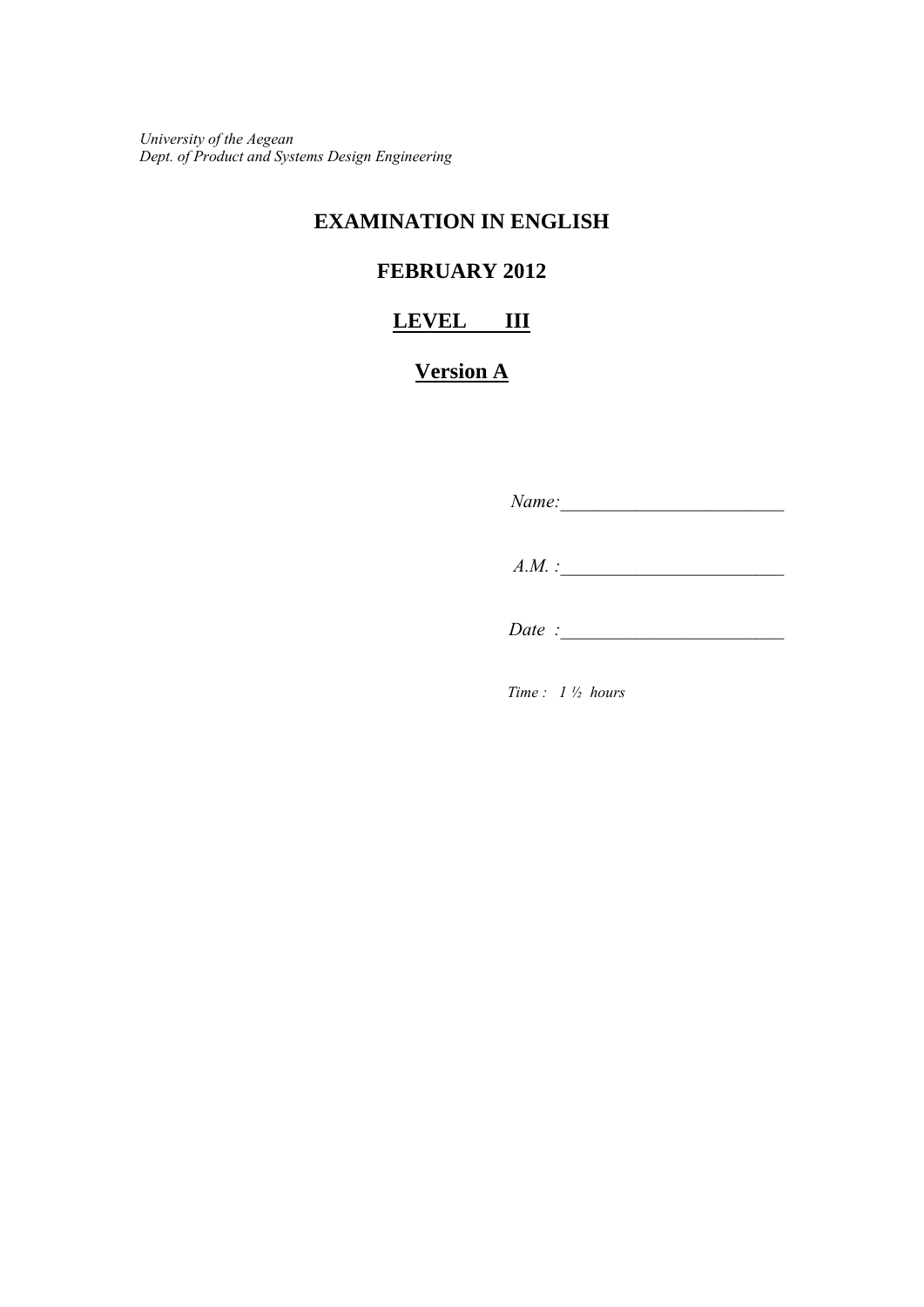#### **A. Read the text below titled "***Play MP3 Files***" and answer the following**  *question* **in your own words, as briefly as possible.**

#### *Play MP3 Files*

*Most machines today have enough processing power and memory to play MP3s immediately. Simply download an MP3 file like any other and click on it in Windows Explorer. The Windows Media Player will decode the file and route the signals to your soundcard and then to your speakers.* 

*Other MP3 features include:* 

#### *Players.*

*Most standalone players have many features beyond Windows' default Media Player. To control what music you play, players let you group songs into playlists and randomize the selections. To control how the music sounds, they offer spectrum analyzers, graphic equalizers, and frequency displays.* 

#### *Track info.*

*A track info button gives you the information on the MP3 file's tag. Other buttons may take you to a music library where you can organize your MP3 files by performer or genre.* 

#### *Skins or themes.*

*These programs are designed to change the appearance of the most popular players. They're akin to the wallpaper that alters the look of the Windows desktop. With a skin, a player can become a jukebox, a car dashboard, or a Star Trek tricorder. Think of them as easily interchangeable faceplates.* 

#### *Rippers and encoders.*

*A ripper is a program that rips songs from a CD in your CD-ROM drive and turns them into WAV files. An encoder converts WAV files into MP3 files or vice versa. Many MP3 players incorporate rippers and encoders and can do both steps in one.* 

#### *Recorders.*

*With a writeable CD-ROM drive, a recorder program lets you create your own audio CDs.* 

#### **What are skins compared to and what do they offer?**

 **[ N.B.: Mere copying of part(s) of the text will NOT take ANY credits!! Also, any irrelevant or unnecessary information in your answer will be penalized! ]**

\_\_\_\_\_\_\_\_\_\_\_\_\_\_\_\_\_\_\_\_\_\_\_\_\_\_\_\_\_\_\_\_\_\_\_\_\_\_\_\_\_\_\_\_\_\_\_\_\_\_\_\_\_\_\_\_\_\_\_\_\_\_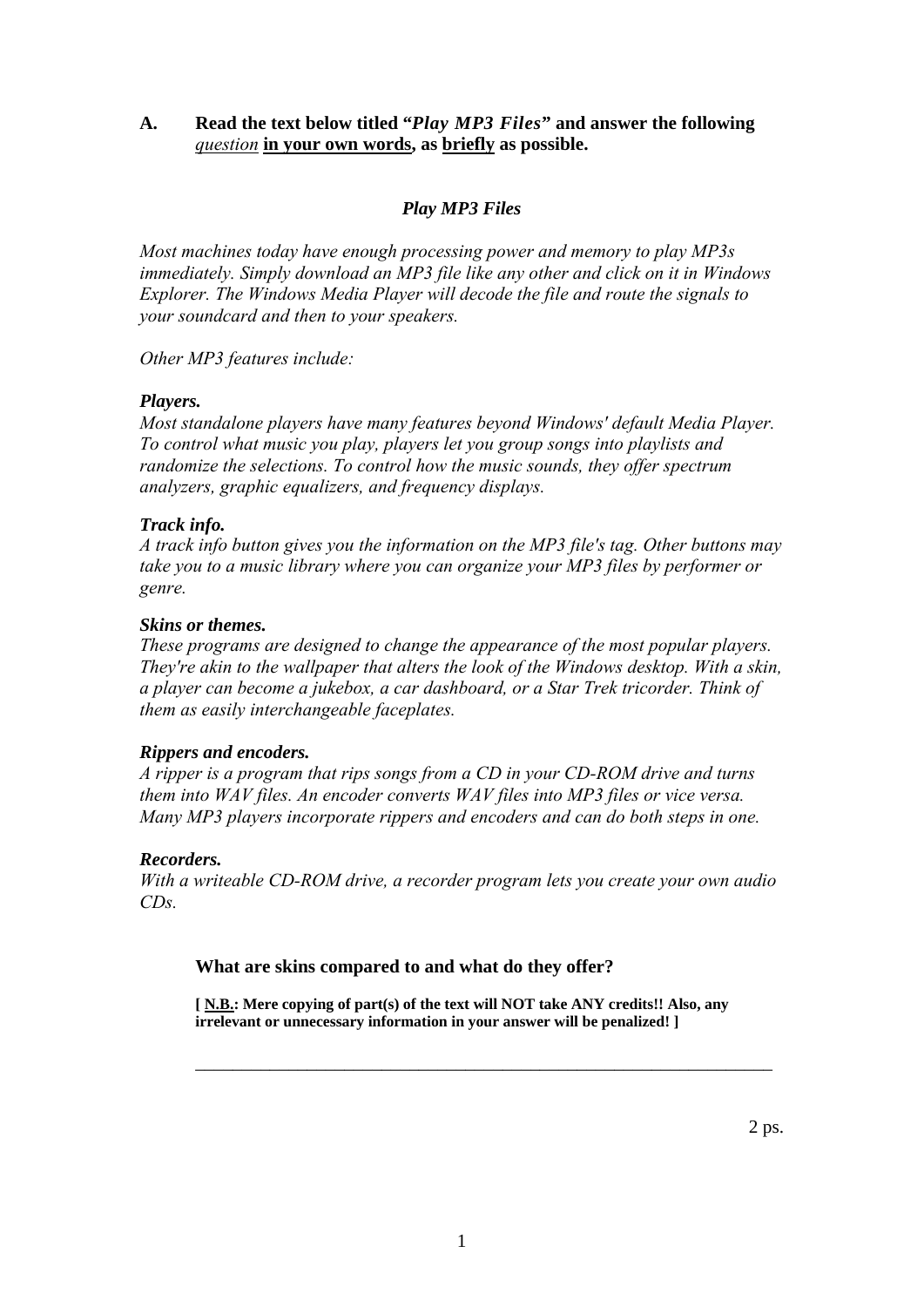#### **B. Find a suitable** *word or phrase* **in the text above for the definitions below.**

- 1. [v.] To choose things in a way that is not carefully controlled or planned; not to follow a definite plan, aim, order or pattern:
- 2. [adj.] Able to be operated on its own without being connected to or part of a larger system:
- 3. [adv.] Used to say that the opposite of a situation you have just described is also true:
- 4. [v.] To direct or divert along a particular course; to send something somewhere following a particular direction:
- 5. [v.] To remove something quickly and violently:

 $\frac{1}{\sqrt{2}}$  ,  $\frac{1}{\sqrt{2}}$  ,  $\frac{1}{\sqrt{2}}$  ,  $\frac{1}{\sqrt{2}}$  ,  $\frac{1}{\sqrt{2}}$  ,  $\frac{1}{\sqrt{2}}$  ,  $\frac{1}{\sqrt{2}}$  ,  $\frac{1}{\sqrt{2}}$  ,  $\frac{1}{\sqrt{2}}$  ,  $\frac{1}{\sqrt{2}}$  ,  $\frac{1}{\sqrt{2}}$  ,  $\frac{1}{\sqrt{2}}$  ,  $\frac{1}{\sqrt{2}}$  ,  $\frac{1}{\sqrt{2}}$  ,  $\frac{1}{\sqrt{2}}$ 

 $\overline{\phantom{a}}$  ,  $\overline{\phantom{a}}$  ,  $\overline{\phantom{a}}$  ,  $\overline{\phantom{a}}$  ,  $\overline{\phantom{a}}$  ,  $\overline{\phantom{a}}$  ,  $\overline{\phantom{a}}$  ,  $\overline{\phantom{a}}$  ,  $\overline{\phantom{a}}$  ,  $\overline{\phantom{a}}$  ,  $\overline{\phantom{a}}$  ,  $\overline{\phantom{a}}$  ,  $\overline{\phantom{a}}$  ,  $\overline{\phantom{a}}$  ,  $\overline{\phantom{a}}$  ,  $\overline{\phantom{a}}$ 

 $\frac{1}{\sqrt{2}}$  ,  $\frac{1}{\sqrt{2}}$  ,  $\frac{1}{\sqrt{2}}$  ,  $\frac{1}{\sqrt{2}}$  ,  $\frac{1}{\sqrt{2}}$  ,  $\frac{1}{\sqrt{2}}$  ,  $\frac{1}{\sqrt{2}}$  ,  $\frac{1}{\sqrt{2}}$  ,  $\frac{1}{\sqrt{2}}$  ,  $\frac{1}{\sqrt{2}}$  ,  $\frac{1}{\sqrt{2}}$  ,  $\frac{1}{\sqrt{2}}$  ,  $\frac{1}{\sqrt{2}}$  ,  $\frac{1}{\sqrt{2}}$  ,  $\frac{1}{\sqrt{2}}$ 

 $\overline{\phantom{a}}$  ,  $\overline{\phantom{a}}$  ,  $\overline{\phantom{a}}$  ,  $\overline{\phantom{a}}$  ,  $\overline{\phantom{a}}$  ,  $\overline{\phantom{a}}$  ,  $\overline{\phantom{a}}$  ,  $\overline{\phantom{a}}$  ,  $\overline{\phantom{a}}$  ,  $\overline{\phantom{a}}$  ,  $\overline{\phantom{a}}$  ,  $\overline{\phantom{a}}$  ,  $\overline{\phantom{a}}$  ,  $\overline{\phantom{a}}$  ,  $\overline{\phantom{a}}$  ,  $\overline{\phantom{a}}$ 

 $\frac{1}{\sqrt{2}}$  ,  $\frac{1}{\sqrt{2}}$  ,  $\frac{1}{\sqrt{2}}$  ,  $\frac{1}{\sqrt{2}}$  ,  $\frac{1}{\sqrt{2}}$  ,  $\frac{1}{\sqrt{2}}$  ,  $\frac{1}{\sqrt{2}}$  ,  $\frac{1}{\sqrt{2}}$  ,  $\frac{1}{\sqrt{2}}$  ,  $\frac{1}{\sqrt{2}}$  ,  $\frac{1}{\sqrt{2}}$  ,  $\frac{1}{\sqrt{2}}$  ,  $\frac{1}{\sqrt{2}}$  ,  $\frac{1}{\sqrt{2}}$  ,  $\frac{1}{\sqrt{2}}$ 

 $5 \text{ ps.}$ 

- **C. Transcribe the following words** *from phonetic script* **(they are all in the text above).**
- $1.$  /  $\sqrt{1}$  **n**  $\frac{1}{2}$  **k**  $\sqrt{2}$  **p** are it  $\sqrt{2}$
- 2. /in kauda (r) / :
- $\mathcal{E}^3$  /  $\mathcal{E}^1$  o: diau/:
- 4.  $/$   $\frac{1}{3}$  p n r a  $/$  :

 $2 \text{ ps.}$ 

**D. Identify** *the jobs/professions* **of these workers according to the descriptions given below. Select from the following list:** 

| Production planning & control technician | Fitter                |
|------------------------------------------|-----------------------|
| Production engineer                      | Foreman/woman         |
| Test/Laboratory technician               | Toolmaker             |
| Design engineer                          | Maintenance fitter    |
| Machine tool development fitter          | Inspection technician |
| Installation engineer                    | Systems analyst       |
| Installation & service technician        | Welder                |
| Methods engineer                         | Electrician           |
| Applications engineer                    | Machine Operator      |
| Draughtsman/woman & designer             | Debug technician      |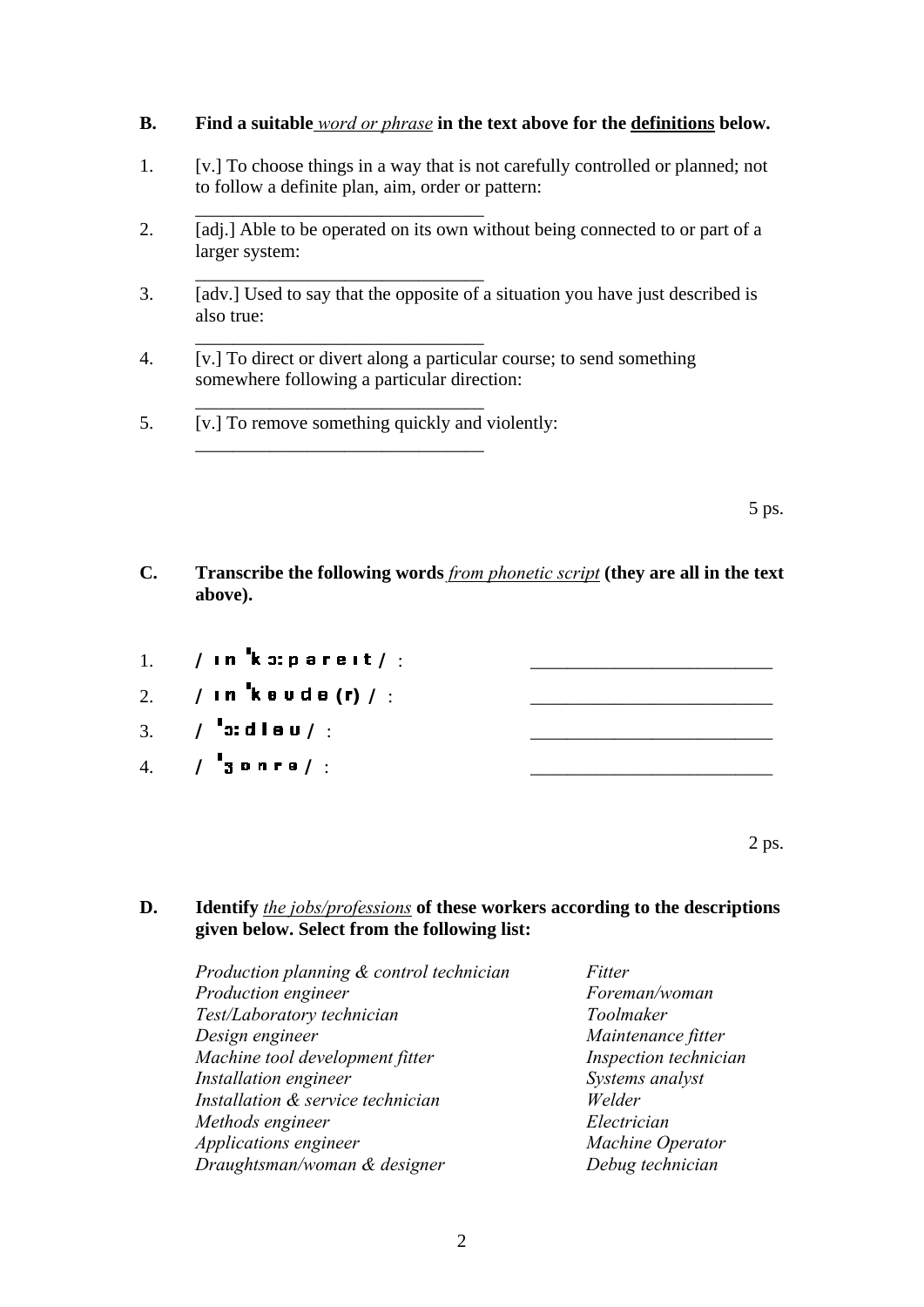1. Basically, we look after the production of parts. We do the planning for ev ery new component; how they're going to be manu factured - what methods and what machines are going to be used to make them.

. tooling, modifications to tooling and gauges, and we generally look after production knows where he can come to get it solved. And when he does come, hopefully we can We're also responsible for specifying new equipment and new machines - gauges, We have to make sure everything runs smoothly. There is - there has to be - a good liaison between a foreman and ourselves so that if he has a problem of some kind, he usually sort it out for him.

production so that it can be done as quickly, cheaply, and efficiently as possible. 2. We produce the manufacturing instructions and organize the work of

\_\_\_\_\_\_\_\_\_\_\_\_\_\_\_\_\_\_\_\_\_\_\_\_\_\_\_\_\_\_\_\_\_\_\_\_\_\_\_\_\_\_\_\_\_\_\_

\_

 $\overline{a}$ 

\_

\_\_\_\_\_\_\_\_\_\_\_\_\_\_\_\_\_\_\_\_\_\_\_\_\_\_\_\_\_\_\_\_\_\_\_\_\_\_\_\_\_\_\_\_\_\_\_

\_\_\_\_\_\_\_\_\_\_\_\_\_\_\_\_\_\_\_\_\_\_\_\_\_\_\_\_\_\_\_\_\_\_\_\_\_\_\_\_\_\_\_\_\_\_\_

3. We ensure that the production process is efficient, that materials are handled design and development departments consult with us to ensure that any innovations safely and correctly, and that faults which occur in production are corrected. The proposed are practicable and cost-effective.

3 ps.

#### **E.** Fill in the blanks in the following sentences with *a suitable word or phrase* **from the three descriptions given above in the right form. Add any necessary words (such as prepositions, etc.).**

- 1. All the necessary steps had been taken to \_\_\_\_\_\_\_\_\_\_\_\_\_\_\_\_\_ their safety.
- 2. The context enables one to \_\_\_\_\_\_\_\_\_\_\_\_\_\_\_\_ more clearly the meaning of the word and thus to eliminate the ambiguity.
- 3. I need to go to the gas station before I go to work. The petrol \_\_\_\_\_\_\_\_\_\_\_\_\_\_\_ reads empty!

4. The finance department \_\_\_\_\_\_\_\_\_\_\_\_\_\_\_\_\_\_\_\_ all the accounts.

5. As we get older, our bodies become less \_\_\_\_\_\_\_\_\_\_\_\_\_\_\_\_\_\_\_\_\_ at burning up calories.

 $5 \text{ ps.}$ 

#### **F.** Find a suitable *word or phrase* in the text above for the definitions below.

1. [n.] A new idea or method of doing sth., etc. that has been introduced or discovered:

 $\overline{\phantom{a}}$  ,  $\overline{\phantom{a}}$  ,  $\overline{\phantom{a}}$  ,  $\overline{\phantom{a}}$  ,  $\overline{\phantom{a}}$  ,  $\overline{\phantom{a}}$  ,  $\overline{\phantom{a}}$  ,  $\overline{\phantom{a}}$  ,  $\overline{\phantom{a}}$  ,  $\overline{\phantom{a}}$  ,  $\overline{\phantom{a}}$  ,  $\overline{\phantom{a}}$  ,  $\overline{\phantom{a}}$  ,  $\overline{\phantom{a}}$  ,  $\overline{\phantom{a}}$  ,  $\overline{\phantom{a}}$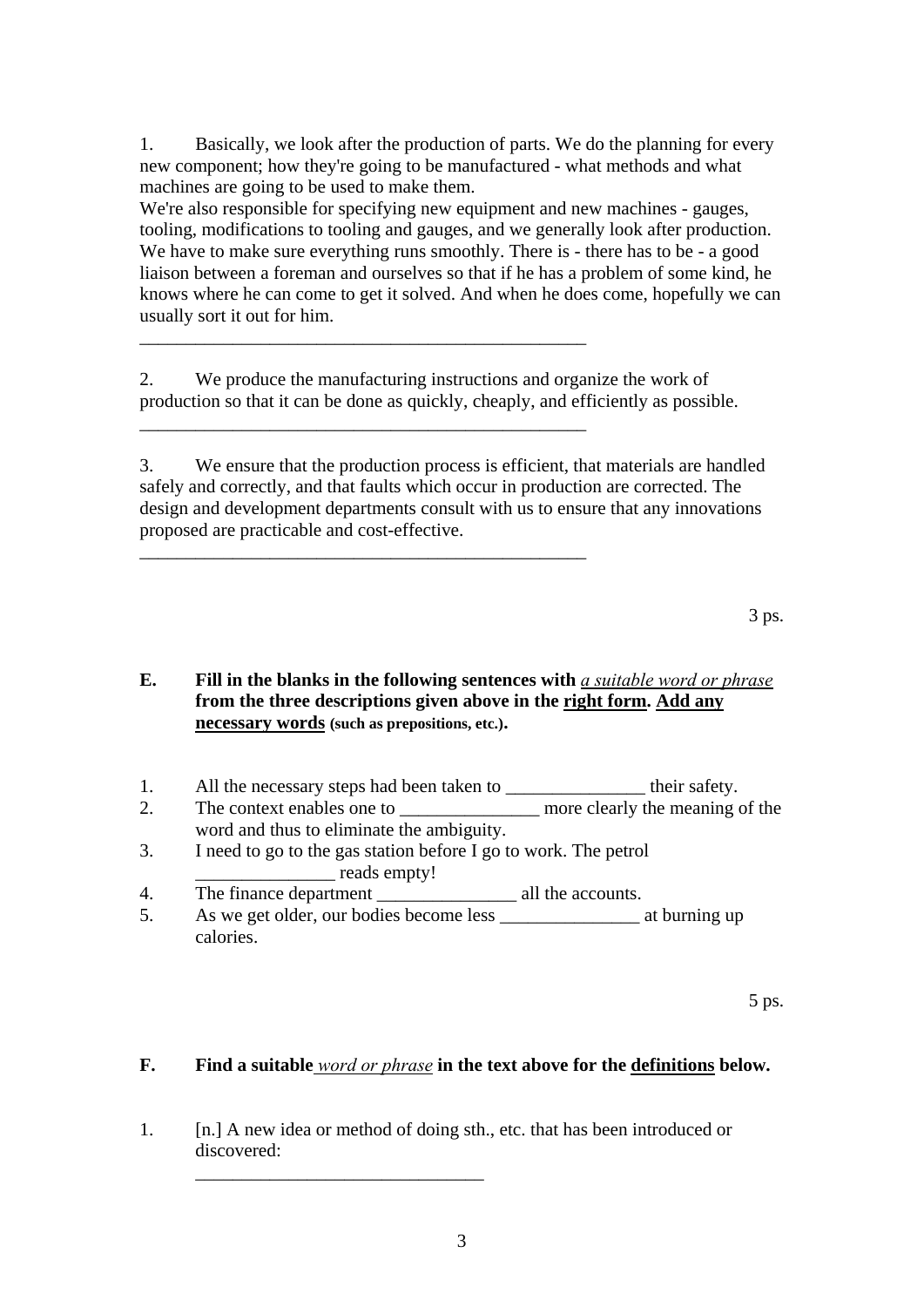2. [adj.] Bringing the best possible profits or benefits in comparison with the money that is spent:

 $\overline{\phantom{a}}$  ,  $\overline{\phantom{a}}$  ,  $\overline{\phantom{a}}$  ,  $\overline{\phantom{a}}$  ,  $\overline{\phantom{a}}$  ,  $\overline{\phantom{a}}$  ,  $\overline{\phantom{a}}$  ,  $\overline{\phantom{a}}$  ,  $\overline{\phantom{a}}$  ,  $\overline{\phantom{a}}$  ,  $\overline{\phantom{a}}$  ,  $\overline{\phantom{a}}$  ,  $\overline{\phantom{a}}$  ,  $\overline{\phantom{a}}$  ,  $\overline{\phantom{a}}$  ,  $\overline{\phantom{a}}$ 

 $\frac{1}{\sqrt{2}}$  ,  $\frac{1}{\sqrt{2}}$  ,  $\frac{1}{\sqrt{2}}$  ,  $\frac{1}{\sqrt{2}}$  ,  $\frac{1}{\sqrt{2}}$  ,  $\frac{1}{\sqrt{2}}$  ,  $\frac{1}{\sqrt{2}}$  ,  $\frac{1}{\sqrt{2}}$  ,  $\frac{1}{\sqrt{2}}$  ,  $\frac{1}{\sqrt{2}}$  ,  $\frac{1}{\sqrt{2}}$  ,  $\frac{1}{\sqrt{2}}$  ,  $\frac{1}{\sqrt{2}}$  ,  $\frac{1}{\sqrt{2}}$  ,  $\frac{1}{\sqrt{2}}$ 

3. [v.] To make or produce goods or materials, usually in large quantities, using machinery:

**G. Complete the following sentences about some of the** *main branches of engineering***. a) Where a word is given in brackets use it in the form indicated, adding any necessary words. b) For the other terms, the first letter is given.** 

- Design engineers [1] *[deal → VERB]* \_\_\_\_\_\_\_\_\_\_\_\_\_\_\_\_\_\_\_\_\_\_\_\_\_ the creation of new products.
- Food [2] *p* [3] *[to be]* harvesting, preparing and preserving foods and drinks. [4] *M*\_\_\_\_\_\_\_\_\_\_\_\_\_\_\_\_\_\_\_\_\_\_ engineers design the machines and the appropriate equipment.

- Air-conditioning, refrigeration, etc.  $[5]$  *[concern*  $\rightarrow$  *NOUN]* "*Heating & Ventilating"* which is a sub-branch of Engineering. 3 ps.

#### **H. Give the full word for the following common** abbreviations **used in dictionaries, as well as their Greek equivalent.**

| 1. |       |                     |  |
|----|-------|---------------------|--|
| 2. |       | $\text{conj.}$ : a) |  |
| 3. | sl. : | a)                  |  |

 $3 \text{ ps.}$